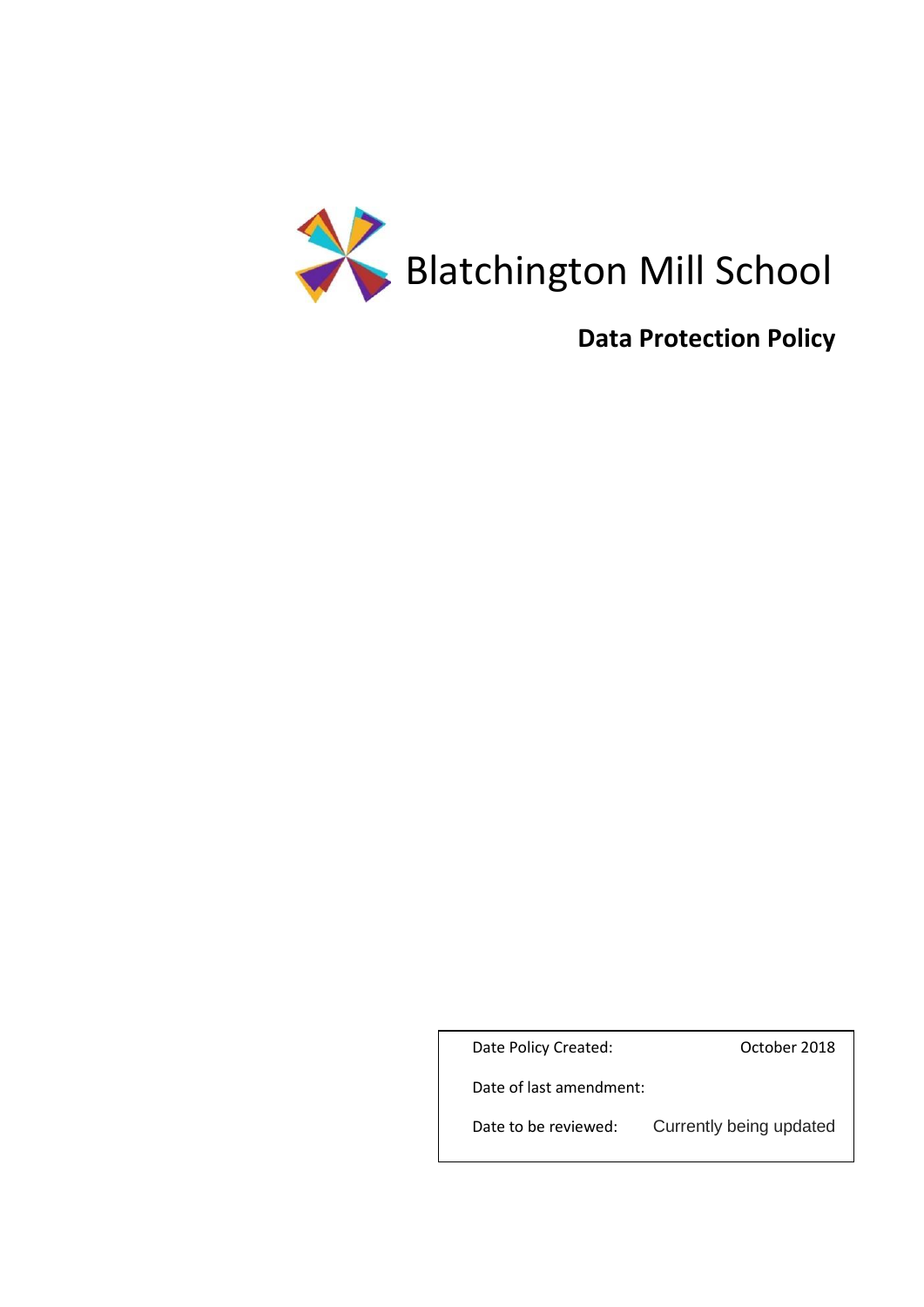

# **Contents**

| 1. Aims                                                    | $\overline{2}$ |
|------------------------------------------------------------|----------------|
| 2. Legislation and guidance                                | $\overline{2}$ |
| 3. Definitions                                             | $\overline{2}$ |
| 4. The data controller                                     | 3              |
| 5. Roles and responsibilities                              | 4              |
| 6. Data protection principles                              | 5              |
| 7. Collecting personal data                                | 5              |
| 8. Sharing personal data                                   | 6              |
| 9. Subject access requests and other rights of individuals | 6              |
| 10. Parental requests to see the educational record        | 8              |
| 11. Biometric recognition systems                          | 8              |
| 12. CCTV                                                   | 9              |
| 13. Photographs and videos                                 | 9              |
| 14. Data protection by design and default                  | 10             |
| 15. Data security and storage of records                   | 10             |
| 16. Disposal of records                                    | 11             |
| 17. Personal data breaches                                 | 11             |
| 18. Training                                               | 11             |
| 19. Monitoring arrangements                                | 11             |
| 20. Links with other policies                              | 11             |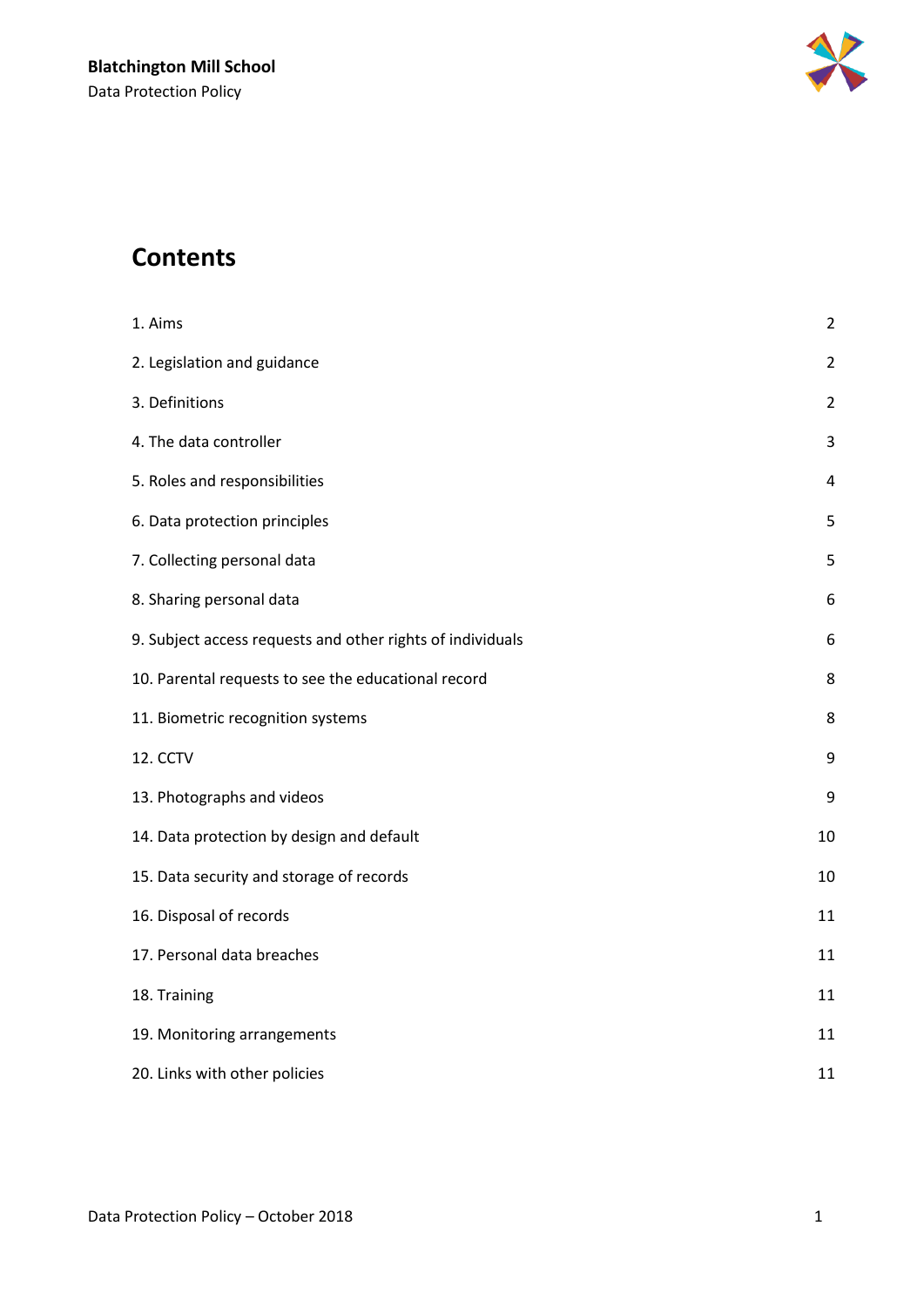

## **1. Aims**

Our school aims to ensure that all personal data collected about staff, pupils, parents, governors, visitors and other individuals is collected, stored and processed in accordance with the [General Data Protection](http://data.consilium.europa.eu/doc/document/ST-5419-2016-INIT/en/pdf)  [Regulation \(GDPR\)](http://data.consilium.europa.eu/doc/document/ST-5419-2016-INIT/en/pdf) and the expected provisions of the Data Protection Act 2018 (DPA 2018) as set out in the [Data Protection Bill.](https://publications.parliament.uk/pa/bills/cbill/2017-2019/0153/18153.pdf)

This policy applies to all personal data, regardless of whether it is in paper or electronic format.

# **2. Legislation and guidance**

This policy meets the requirements of the GDPR and the expected provisions of the DPA 2018. It is based on guidance published by the Information Commissioner's Office (ICO) on the [GDPR](https://ico.org.uk/for-organisations/guide-to-the-general-data-protection-regulation-gdpr/) and the ICO's [code of](https://ico.org.uk/media/for-organisations/documents/2014223/subject-access-code-of-practice.pdf)  [practice for subject access requests.](https://ico.org.uk/media/for-organisations/documents/2014223/subject-access-code-of-practice.pdf)

It meets the requirements of the [Protection of Freedoms Act 2012](https://www.legislation.gov.uk/ukpga/2012/9/part/1/chapter/2) when referring to our use of biometric data.

It also reflects the ICO's [code of practice](https://ico.org.uk/media/for-organisations/documents/1542/cctv-code-of-practice.pdf) for the use of surveillance cameras and personal information.

In addition, this policy complies with regulation 5 of the Education (Pupil Information) (England) [Regulations 2005,](http://www.legislation.gov.uk/uksi/2005/1437/regulation/5/made) which gives parents the right of access to their child's educational record.

| <b>Term</b>                         | <b>Definition</b>                                                                                                                                                                                                                                                                                                                                                                                                                                         |
|-------------------------------------|-----------------------------------------------------------------------------------------------------------------------------------------------------------------------------------------------------------------------------------------------------------------------------------------------------------------------------------------------------------------------------------------------------------------------------------------------------------|
| Personal data                       | Any information relating to an identified, or<br>identifiable, individual.<br>This may include the individual's:<br>Name (including initials)<br>$\bullet$<br>Date of Birth<br>$\bullet$<br>Address<br>Identification number<br>Location data<br>Online identifier, such as a username<br>$\bullet$<br>It may also include factors specific to the<br>physical, physiological, genetic,<br>individual's<br>mental, economic, cultural or social identity. |
| Special categories of personal data | Personal data which is more sensitive and so<br>needs more protection, including information                                                                                                                                                                                                                                                                                                                                                              |

# **3. Definitions**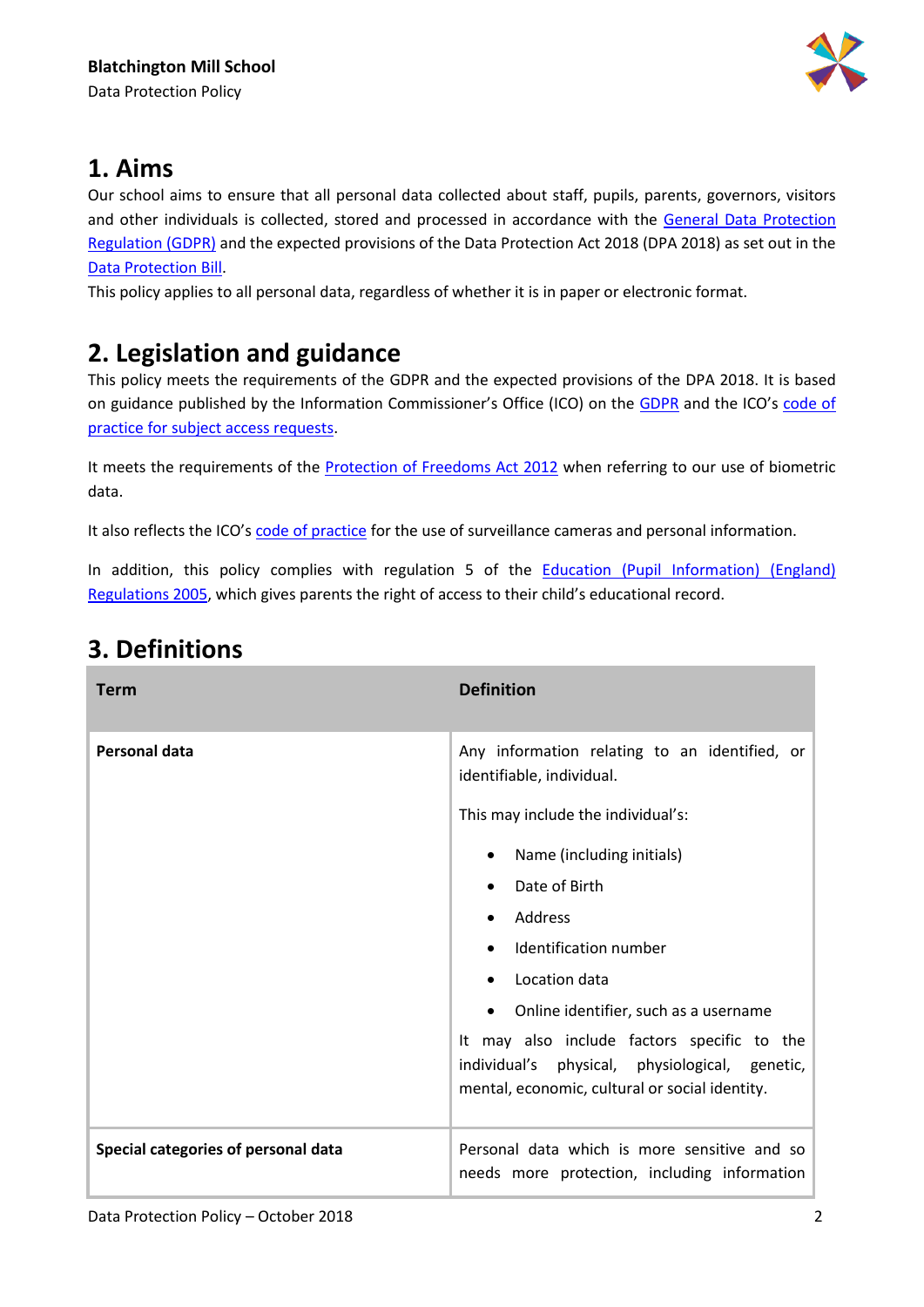Data Protection Policy



|                      | about an individual's:                                                                                                                                                                                                           |  |
|----------------------|----------------------------------------------------------------------------------------------------------------------------------------------------------------------------------------------------------------------------------|--|
|                      | Racial or ethnic origin                                                                                                                                                                                                          |  |
|                      | Political opinions<br>$\bullet$                                                                                                                                                                                                  |  |
|                      | Religious or philosophical beliefs<br>$\bullet$                                                                                                                                                                                  |  |
|                      | Trade union membership                                                                                                                                                                                                           |  |
|                      | Genetics                                                                                                                                                                                                                         |  |
|                      | Biometrics (such as fingerprints, retina<br>and iris patterns), where used for<br>identification purposes                                                                                                                        |  |
|                      | Health - physical or mental<br>$\bullet$                                                                                                                                                                                         |  |
|                      | Sex life or sexual orientation                                                                                                                                                                                                   |  |
| <b>Processing</b>    | Anything done to personal data, such as<br>collecting, recording, organising, structuring,<br>storing, adapting, altering, retrieving, using,<br>disseminating, erasing or destroying.<br>Processing can be automated or manual. |  |
| Data subject         | The identified or identifiable individual whose<br>personal data is held or processed.                                                                                                                                           |  |
| Data controller      | A person or organisation that determines the<br>purposes and the means of processing of<br>personal data.                                                                                                                        |  |
| Data processor       | A person or other body, other than an employee<br>of the data controller, who processes personal<br>data on behalf of the data controller.                                                                                       |  |
| Personal data breach | A breach of security leading to the accidental or<br>unlawful<br>destruction,<br>loss,<br>alteration,<br>unauthorised disclosure of, or access to personal<br>data.                                                              |  |

## **4. The data controller**

Our school processes personal data relating to parents and carers, pupils, staff, governors, visitors and others, and therefore is a data controller.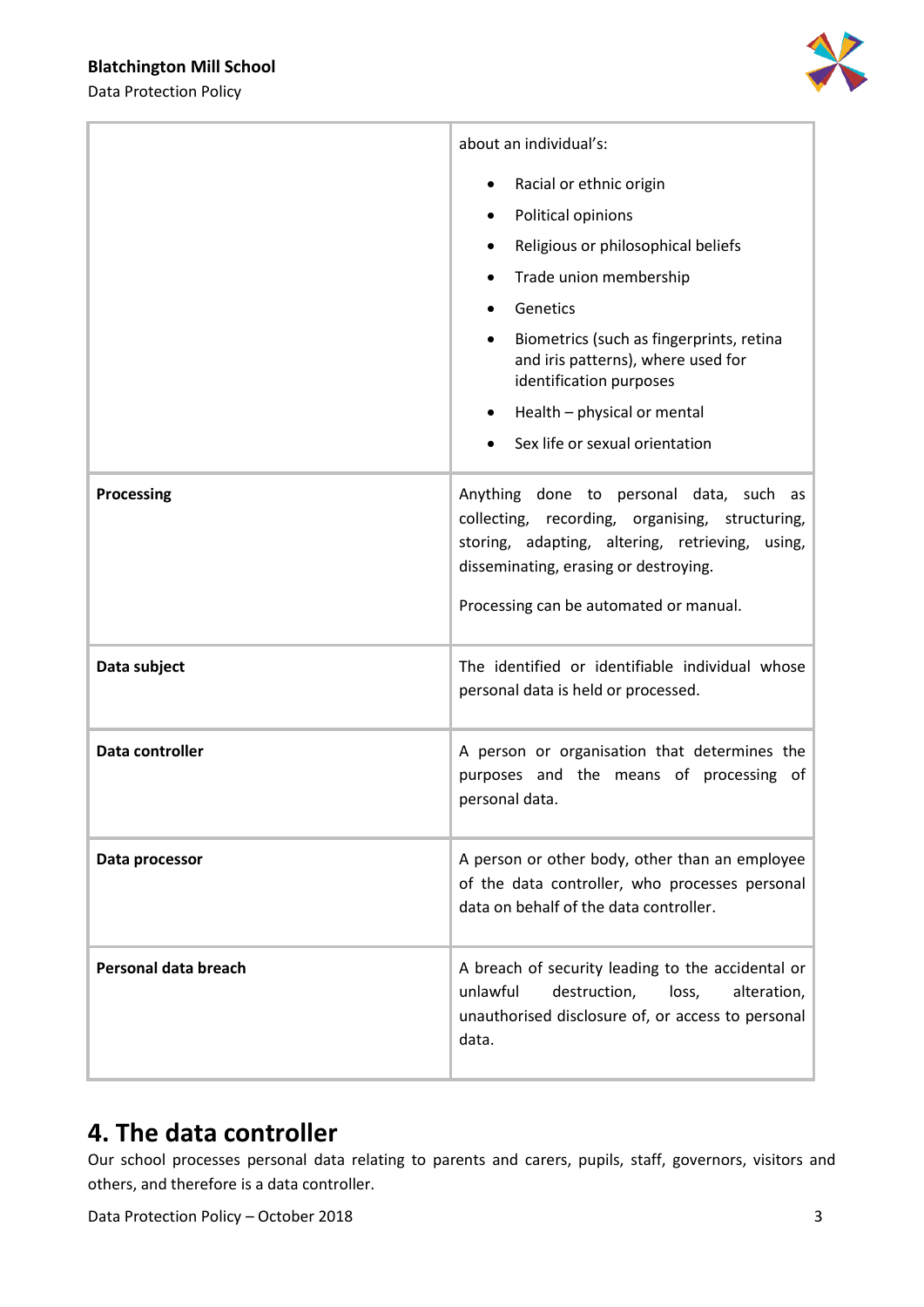

Data Protection Policy

The school is registered as a data controller with the ICO and will renew this registration annually or as otherwise legally required.

### **5. Roles and responsibilities**

This policy applies to **all staff** employed by our school, and to external organisations or individuals working on our behalf. Staff who do not comply with this policy may face disciplinary action.

#### **5.1 Governing board**

The governing board has overall responsibility for ensuring that our school complies with all relevant data protection obligations.

#### **5.2 Data protection officer**

The data protection officer (DPO) is responsible for overseeing the implementation of this policy, monitoring our compliance with data protection law, and developing related policies and guidelines where applicable.

They will provide an annual report of their activities directly to the governing board and, where relevant, report to the board their advice and recommendations on school data protection issues.

The DPO is also the first point of contact for individuals whose data the school processes, and for the ICO.

Our DPO is Sarah Hextall – Business Manager and is contactable via [shextall@blatchingtonmill.org.uk](mailto:shextall@blatchingtonmill.org.uk) or 01273 221 227

#### **5.3 Headteacher**

The headteacher acts as the representative of the data controller on a day-to-day basis.

#### **5.4 All staff**

Staff are responsible for:

- Collecting, storing and processing any personal data in accordance with this policy
- Informing the school of any changes to their personal data, such as a change of address
- Contacting the DPO in the following circumstances:
	- $\circ$  With any questions about the operation of this policy, data protection law, retaining personal data or keeping personal data secure
	- o If they have any concerns that this policy is not being followed
	- o If they are unsure whether or not they have a lawful basis to use personal data in a particular way
	- $\circ$  If they need to rely on or capture consent, draft a privacy notice, deal with data protection rights invoked by an individual, or transfer personal data outside the European Economic Area
	- o If there has been a data breach
	- o Whenever they are engaging in a new activity that may affect the privacy rights of individuals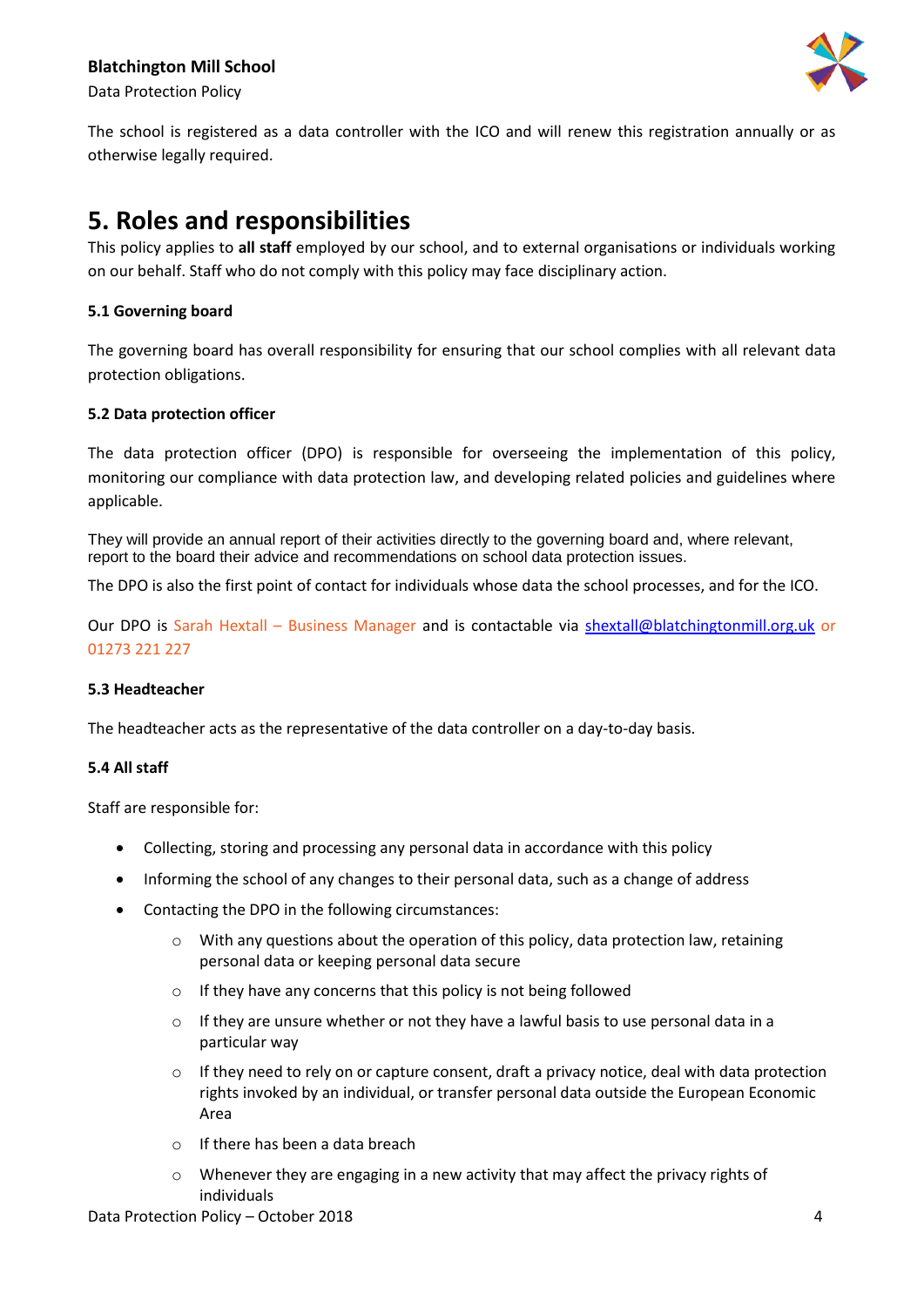

Data Protection Policy

o If they need help with any contracts or sharing personal data with third parties

## **6. Data protection principles**

The GDPR is based on data protection principles that our school must comply with. The principles say that personal data must be:

- Processed lawfully, fairly and in a transparent manner
- Collected for specified, explicit and legitimate purposes
- Adequate, relevant and limited to what is necessary to fulfil the purposes for which it is processed
- Accurate and, where necessary, kept up to date
- Kept for no longer than is necessary for the purposes for which it is processed
- Processed in a way that ensures it is appropriately secure

This policy sets out how the school aims to comply with these principles.

# **7. Collecting personal data**

### **7.1 Lawfulness, fairness and transparency**

We will only process personal data where we have one of 6 'lawful bases' (legal reasons) to do so under data protection law:

- The data needs to be processed so that the school can **fulfil a contract** with the individual, or the individual has asked the school to take specific steps before entering into a contract
- The data needs to be processed so that the school can **comply with a legal obligation**
- The data needs to be processed to ensure the **vital interests** of the individual e.g. to protect someone's life
- The data needs to be processed so that the school, as a public authority, can perform a task **in the public interest,** and carry out its official functions
- The data needs to be processed for the **legitimate interests** of the school or a third party (provided the individual's rights and freedoms are not overridden)
- The individual (or their parent/carer when appropriate in the case of a pupil) has freely given clear **consent**

For special categories of personal data, we will also meet one of the special category conditions for processing which are set out in the GDPR and Data Protection Act 2018.

If we offer online services to pupils, such as classroom apps, and we intend to rely on consent as a basis for processing, we will get parental consent where the pupil is under 13 (except for online counselling and preventive services).

Whenever we first collect personal data directly from individuals, we will provide them with the relevant information required by data protection law.

#### **7.2 Limitation, minimisation and accuracy**

We will only collect personal data for specified, explicit and legitimate reasons. We will explain these reasons to the individuals when we first collect their data.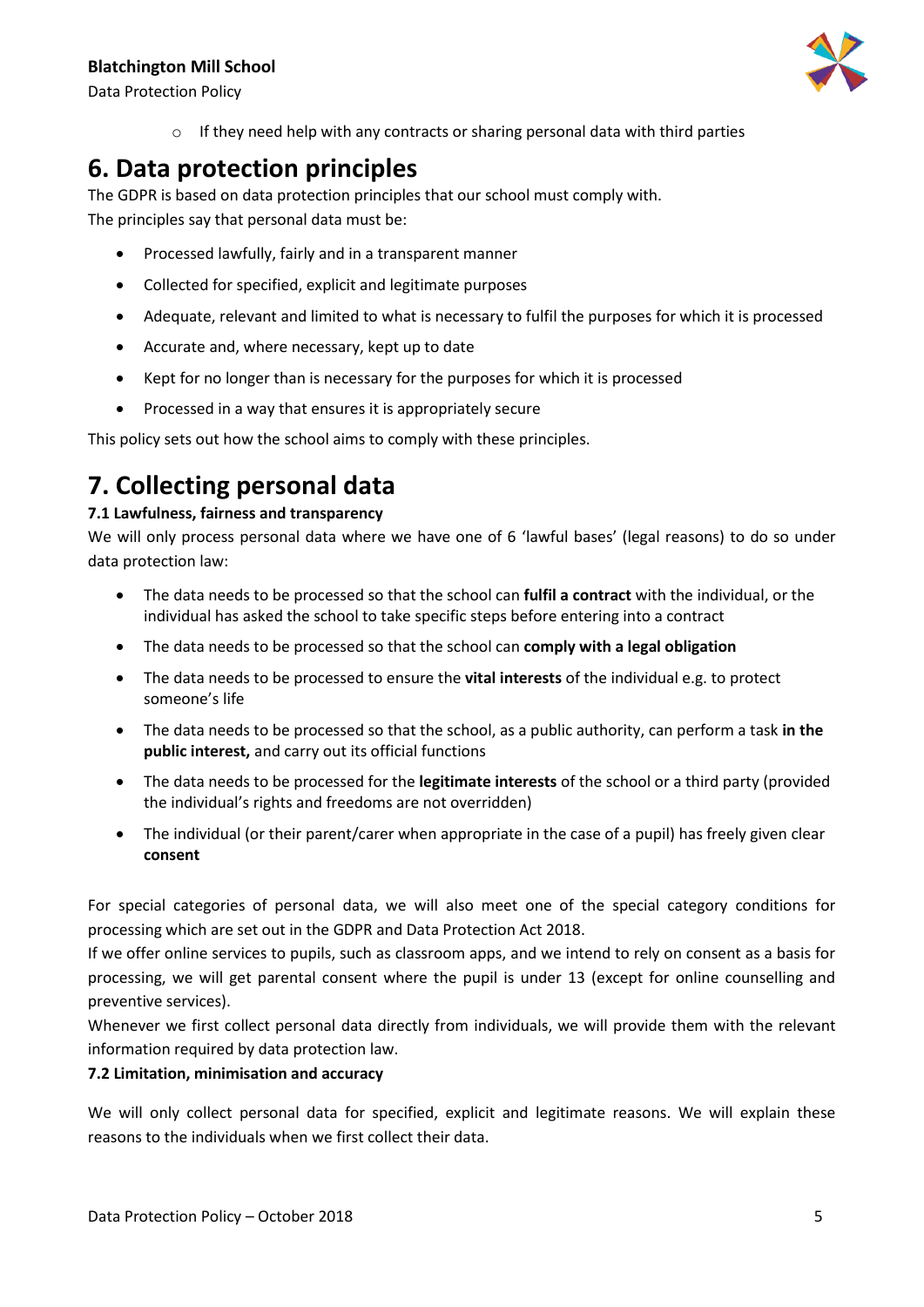



Data Protection Policy

If we want to use personal data for reasons other than those given when we first obtained it, we will inform the individuals concerned before we do so, and seek consent where necessary.

Staff must only process personal data where it is necessary in order to do their jobs.

When staff no longer need the personal data they hold, they must ensure it is deleted or anonymised. This will be done in accordance with the [Information and Records Management Society's toolkit for schools](http://irms.org.uk/?page=schoolstoolkit&terms=%22toolkit+and+schools%22).

# **8. Sharing personal data**

We will not normally share personal data with anyone else, but may do so where:

- There is an issue with a pupil or parent/carer that puts the safety of our staff at risk
- We need to liaise with other agencies we will seek consent as necessary before doing this
- Our suppliers or contractors need data to enable us to provide services to our staff and pupils for example, IT companies. When doing this, we will:
	- $\circ$  Only appoint suppliers or contractors which can provide sufficient guarantees that they comply with data protection law
	- o Establish a data sharing agreement with the supplier or contractor, either in the contract or as a standalone agreement, to ensure the fair and lawful processing of any personal data we share
	- o Only share data that the supplier or contractor needs to carry out their service, and information necessary to keep them safe while working with us

We will also share personal data with law enforcement and government bodies where we are legally required to do so, including for:

- The prevention or detection of crime and/or fraud
- The apprehension or prosecution of offenders
- The assessment or collection of tax owed to HMRC
- In connection with legal proceedings
- Where the disclosure is required to satisfy our safeguarding obligations
- Research and statistical purposes, as long as personal data is sufficiently anonymised or consent has been provided

We may also share personal data with emergency services and local authorities to help them to respond to an emergency situation that affects any of our pupils or staff.

Where we transfer personal data to a country or territory outside the European Economic Area, we will do so in accordance with data protection law

## **9. Subject access requests and other rights of individuals**

### **9.1 Subject access requests**

.

Data Protection Policy – October 2018 **6** Individuals have a right to make a 'subject access request' to gain access to personal information that the school holds about them. This includes: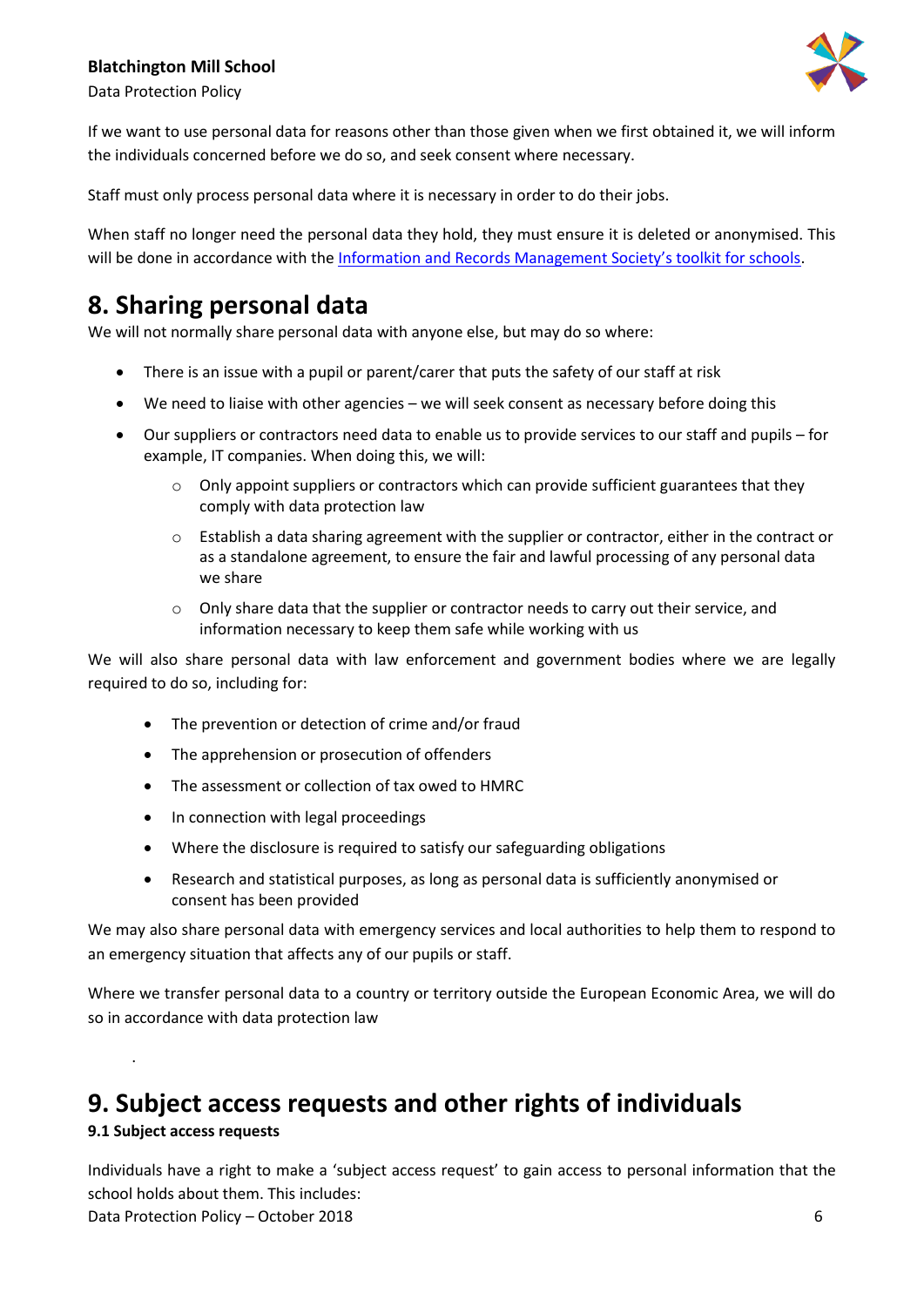Data Protection Policy

- Confirmation that their personal data is being processed
- Access to a copy of the data
- The purposes of the data processing
- The categories of personal data concerned
- Who the data has been, or will be, shared with
- How long the data will be stored for, or if this isn't possible, the criteria used to determine this period
- The source of the data, if not the individual
- Whether any automated decision-making is being applied to their data, and what the significance and consequences of this might be for the individual

Subject access requests should include:

- Name of individual
- Correspondence address
- Contact number and email address
- Details of the information requested

If staff receive a subject access request they must immediately forward it to the DPO.

#### **9.2 Children and subject access requests**

Personal data about a child belongs to that child, and not the child's parents or carers. For a parent or carer to make a subject access request with respect to their child, the child must either be unable to understand their rights and the implications of a subject access request, or have given their consent.

Children aged 12 and above are generally regarded to be mature enough to understand their rights and the implications of a subject access request. Therefore, most subject access requests from parents or carers of pupils at our school may not be granted without the express permission of the pupil. This is not a rule and a pupil's ability to understand their rights will always be judged on a case-by-case basis.

#### **9.3 Responding to subject access requests**

When responding to requests, we:

- May ask the individual to provide 2 forms of identification
- May contact the individual via phone to confirm the request was made
- Will respond without delay and within 1 month of receipt of the request
- Will provide the information free of charge
- May tell the individual we will comply within 3 months of receipt of the request, where a request is complex or numerous. We will inform the individual of this within 1 month, and explain why the extension is necessary We will not disclose information if it:

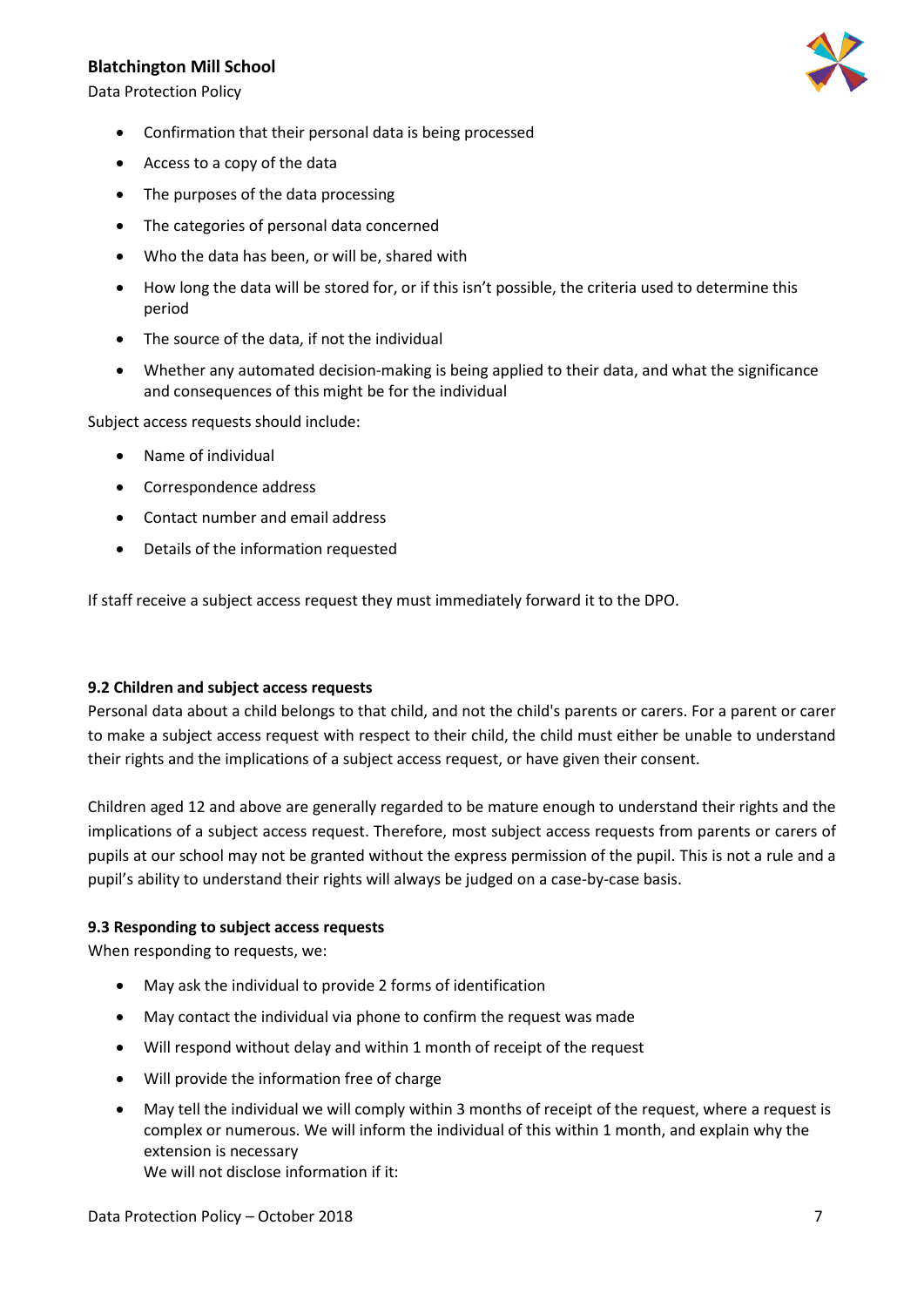



- Might cause serious harm to the physical or mental health of the pupil or another individual
- Would reveal that the child is at risk of abuse, where the disclosure of that information would not be in the child's best interests
- Is contained in adoption or parental order records
- Is given to a court in proceedings concerning the child If the request is unfounded or excessive, we may refuse to act on it, or charge a reasonable fee which takes into account administrative costs.

A request will be deemed to be unfounded or excessive if it is repetitive, or asks for further copies of the same information.

When we refuse a request, we will tell the individual why, and tell them they have the right to complain to the ICO.

#### **9.4 Other data protection rights of the individual**

In addition to the right to make a subject access request (see above), and to receive information when we are collecting their data about how we use and process it (see section 7), individuals also have the right to:

- Withdraw their consent to processing at any time
- Ask us to rectify, erase or restrict processing of their personal data, or object to the processing of it (in certain circumstances)
- Prevent use of their personal data for direct marketing
- Challenge processing which has been justified on the basis of public interest
- Request a copy of agreements under which their personal data is transferred outside of the European Economic Area
- Object to decisions based solely on automated decision making or profiling (decisions taken with no human involvement, that might negatively affect them)
- Prevent processing that is likely to cause damage or distress
- Be notified of a data breach in certain circumstances
- Make a complaint to the ICO
- Ask for their personal data to be transferred to a third party in a structured, commonly used and machine-readable format (in certain circumstances)

Individuals should submit any request to exercise these rights to the DPO. If staff receive such a request, they must immediately forward it to the DPO.

### **10. Parental requests to see the educational record**

Parents, or those with parental responsibility, have a legal right to free access to their child's educational record (which includes most information about a pupil) within 15 school days of receipt of a written request.

### **11. Biometric recognition systems**

*Note that in the context of the Protection of Freedoms Act 2012, a "child" means a person under the age of 18.*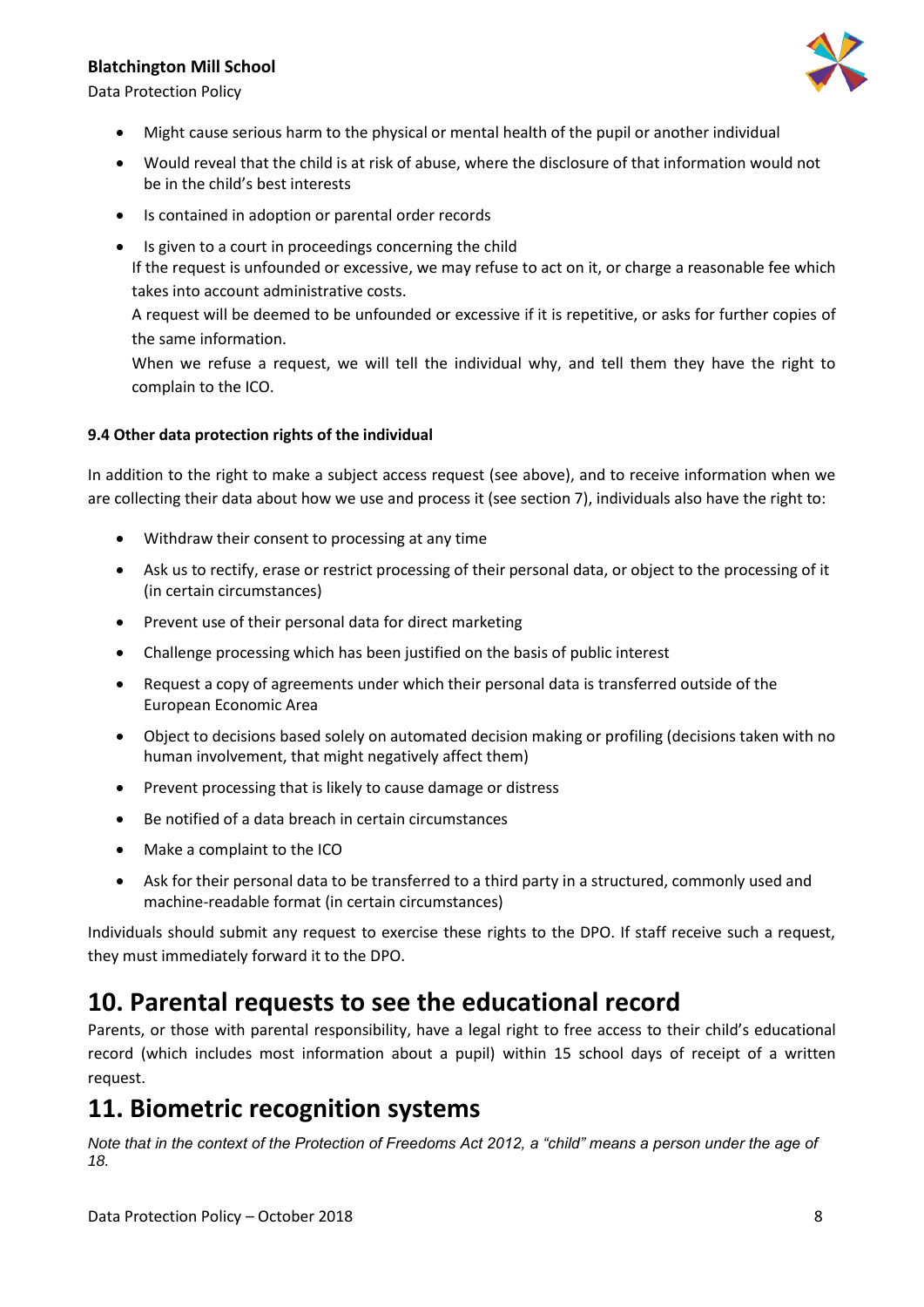

Data Protection Policy

Where we use pupils' biometric data as part of an automated biometric recognition system (for example, pupils use finger prints to receive school dinners instead of paying with cash or to use the photocopiers and printers, we will comply with the requirements of the [Protection of Freedoms Act 2012.](https://www.legislation.gov.uk/ukpga/2012/9/section/26)

Parents/carers will be notified before any biometric recognition system is put in place or before their child first takes part in it. The school will get written consent from at least one parent or carer before we take any biometric data from their child and first process it.

Parents/carers and pupils have the right to choose not to use the school's biometric system(s). We will provide alternative means of accessing the relevant services for those pupils. For example, pupils can use a school dinner account card if they wish.

Parents/carers and pupils can object to participation in the school's biometric recognition system(s), or withdraw consent, at any time, and we will make sure that any relevant data already captured is deleted.

As required by law, if a pupil refuses to participate in, or continue to participate in, the processing of their biometric data, we will not process that data irrespective of any consent given by the pupil's parent(s)/carer(s).

Where staff members or other adults use the school's biometric system(s), we will also obtain their consent before they first take part in it, and provide alternative means of accessing the relevant service if they object. Staff and other adults can also withdraw consent at any time, and the school will delete any relevant data already captured.

## **12. CCTV**

We use CCTV in various locations around the school site to ensure it remains safe. We will adhere to the ICO's [code of practice](https://ico.org.uk/media/for-organisations/documents/1542/cctv-code-of-practice.pdf) for the use of CCTV.

We do not need to ask individuals' permission to use CCTV, but we make it clear where individuals are being recorded. Security cameras are clearly visible and accompanied by prominent signs explaining that CCTV is in use.

Any enquiries about the CCTV system should be directed to the Data Protection Officer.

### **13. Photographs and videos**

As part of our school activities, we may take photographs and record images of individuals within our school.

We will obtain written consent from parents/carers, for photographs and videos to be taken of pupils for communication, marketing and promotional materials.

Where we need parental consent, we will clearly explain how the photograph and/or video will be used to both the parent/carer and pupil. Where we don't need parental consent, we will clearly explain to the pupil how the photograph and/or video will be used.

Uses may include:

• Within school on notice boards and in school magazines, brochures, newsletters, etc.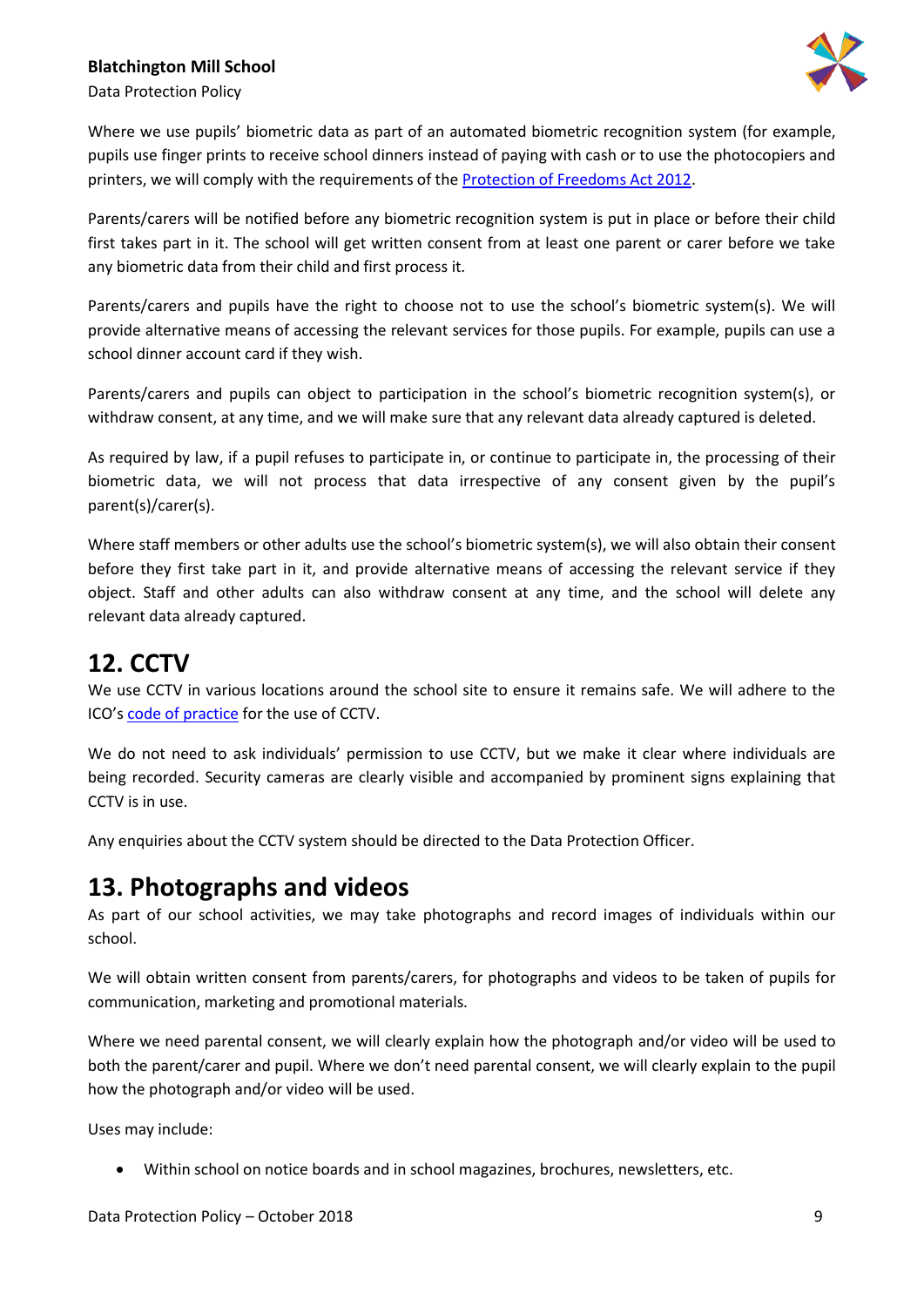

Data Protection Policy

- Outside of school by external agencies such as the school photographer, newspapers, campaigns
- Online on our school website or social media pages

Consent can be refused or withdrawn at any time. If consent is withdrawn, we will delete the photograph or video and not distribute it further.

When using photographs and videos in this way we will not accompany them with any other personal information about the child, to ensure they cannot be identified.

See our Online Safeguarding policy for more information on our use of photographs and videos.

## **14. Data protection by design and default**

We will put measures in place to show that we have integrated data protection into all of our data processing activities, including:

- Appointing a suitably qualified DPO, and ensuring they have the necessary resources to fulfil their duties and maintain their expert knowledge
- Only processing personal data that is necessary for each specific purpose of processing, and always in line with the data protection principles set out in relevant data protection law (see section 6)
- Completing privacy impact assessments where the school's processing of personal data presents a high risk to rights and freedoms of individuals, and when introducing new technologies (the DPO will advise on this process)
- Integrating data protection into internal documents including this policy, any related policies and privacy notices
- Regularly training members of staff on data protection law, this policy, any related policies and any other data protection matters; we will also keep a record of attendance
- Regularly conducting reviews and audits to test our privacy measures and make sure we are compliant
- Maintaining records of our processing activities, including:
	- $\circ$  For the benefit of data subjects, making available the name and contact details of our school and DPO and all information we are required to share about how we use and process their personal data (via our privacy notices)
	- $\circ$  For all personal data that we hold, maintaining an internal record of the type of data, data subject, how and why we are using the data, any third-party recipients, how and why we are storing the data, retention periods and how we are keeping the data secure

## **15. Data security and storage of records**

We will protect personal data and keep it safe from unauthorised or unlawful access, alteration, processing or disclosure, and against accidental or unlawful loss, destruction or damage.

In particular:

• Paper-based records and portable electronic devices, such as laptops and hard drives that contain personal data are kept under lock and key when not in use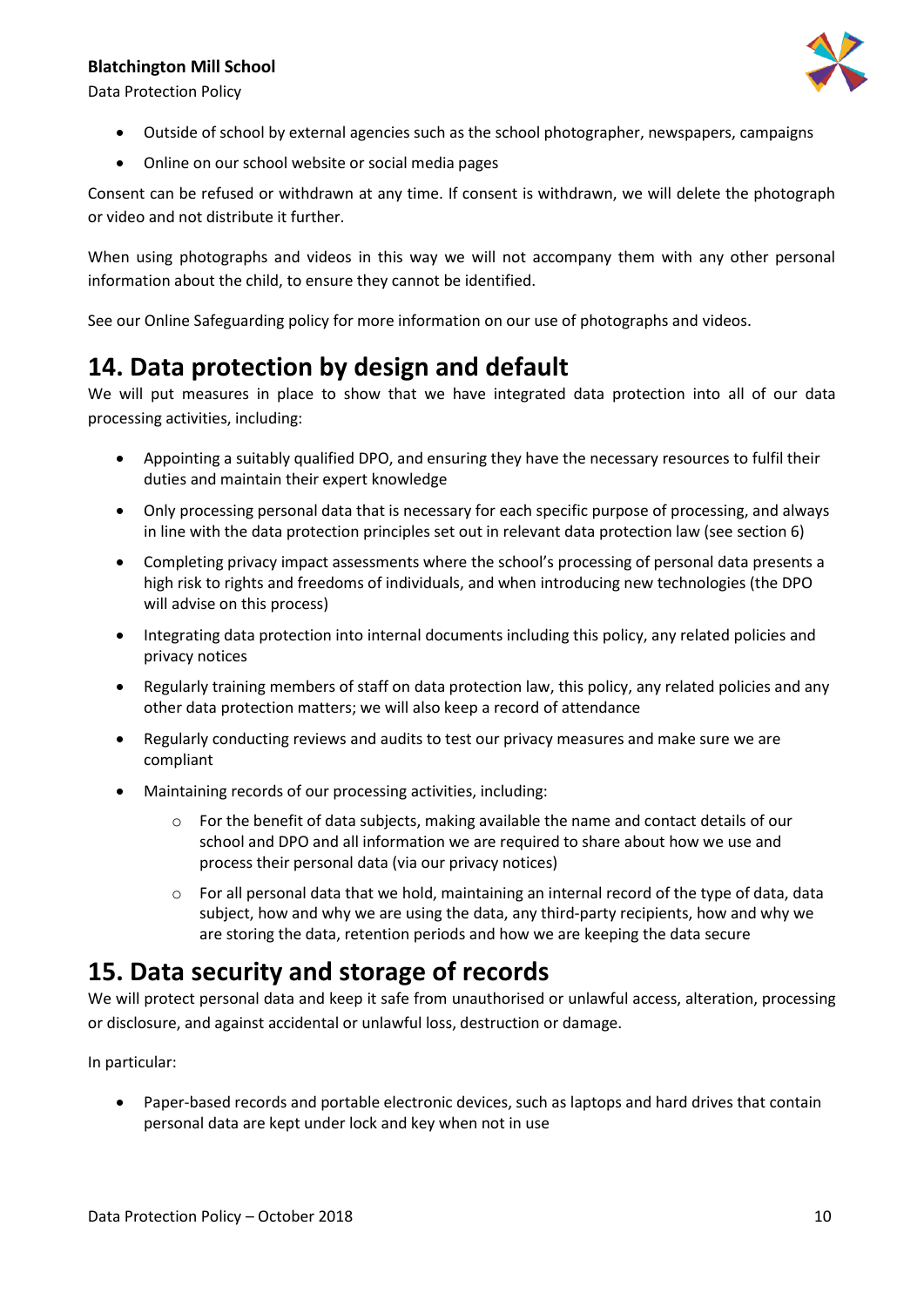

Data Protection Policy

- Papers containing confidential personal data must not be left on office and classroom desks, on staffroom tables, pinned to notice/display boards, or left anywhere else where there is general access
- Where personal information needs to be taken off site, staff must sign it in and out from the school office
- Passwords that meet a rigorous level of security are used to access school computers, laptops and other electronic devices. Staff and pupils are reminded to change their passwords at regular intervals
- Encryption software is used to protect all portable devices and removable media, such as laptops and USB devices
- Staff, pupils or governors who store personal information on their personal devices are expected to follow the same security procedures as for school-owned equipment (see our Online Safeguarding Policy).
- Where we need to share personal data with a third party, we carry out due diligence and take reasonable steps to ensure it is stored securely and adequately protected (see section 8)

## **16. Disposal of records**

Personal data that is no longer needed will be disposed of securely. Personal data that has become inaccurate or out of date will also be disposed of securely, where we cannot or do not need to rectify or update it.

For example, we will shred or incinerate paper-based records, and overwrite or delete electronic files. We may also use a third party to safely dispose of records on the school's behalf. If we do so, we will require the third party to provide sufficient guarantees that it complies with data protection law.

## **17. Personal data breaches**

The school will make all reasonable endeavours to ensure that there are no personal data breaches. In the unlikely event of a suspected data breach, we will follow the procedure set out in appendix 1. When appropriate, we will report the data breach to the ICO within 72 hours.

## **18. Training**

All staff and governors are provided with data protection training as part of their induction process. Data protection will also form part of continuing professional development, where changes to legislation, guidance or the school's processes make it necessary.

## **19. Monitoring arrangements**

The DPO is responsible for monitoring and reviewing this policy.

This policy will be reviewed **every 2 years** and shared with the full governing board.

## **20. Links with other policies**

This data protection policy is linked to our:

- Safeguarding and Child Protection Policy
- Online Safeguarding Policy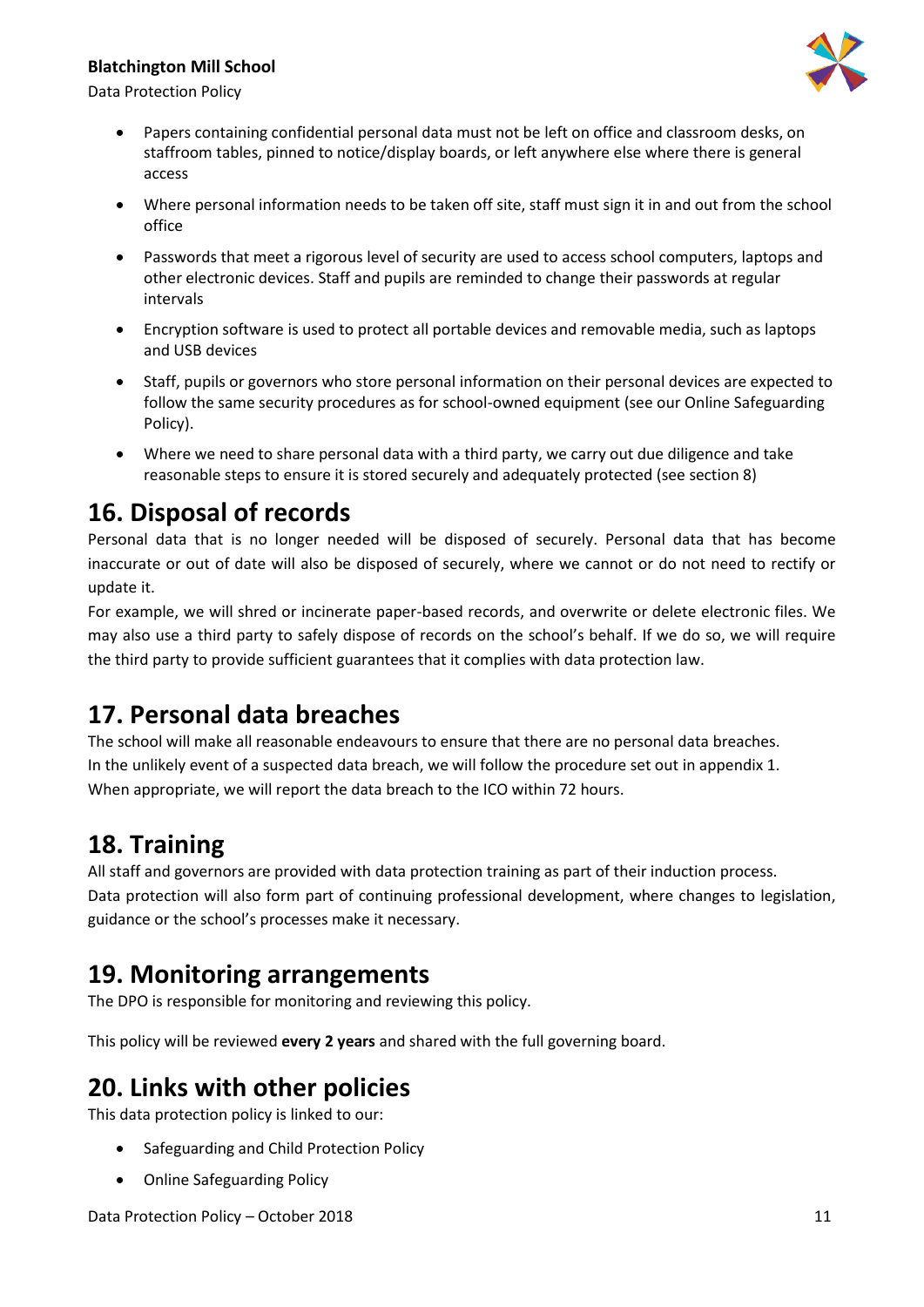Data Protection Policy

• Privacy Statements for both students and staff.

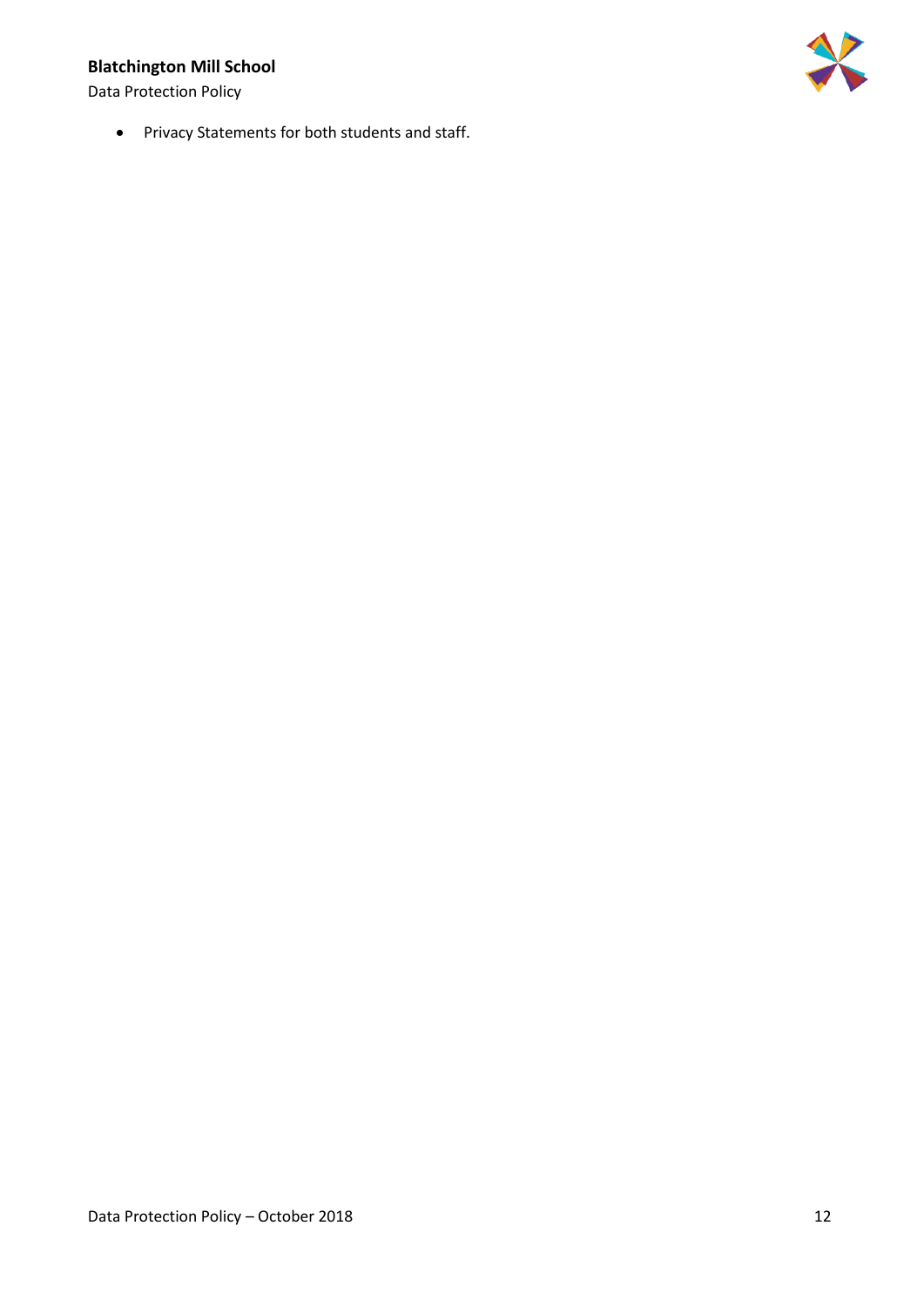

Data Protection Policy

#### • **Appendix 1: Personal data breach procedure**

This procedure is based o[n guidance on personal data breaches](https://ico.org.uk/for-organisations/guide-to-the-general-data-protection-regulation-gdpr/personal-data-breaches/) produced by the ICO.

- On finding or causing a breach, or potential breach, the staff member or data processor must immediately notify the DPO
- The DPO will investigate the report, and determine whether a breach has occurred. To decide, the DPO will consider whether personal data has been accidentally or unlawfully:
	- o Lost
	- o Stolen
	- o Destroyed
	- o Altered
	- o Disclosed or made available where it should not have been
	- o Made available to unauthorised people
- The DPO will alert the headteacher and the chair of governors
- The DPO will make all reasonable efforts to contain and minimise the impact of the breach, assisted by relevant staff members or data processors where necessary. (Actions relevant to specific data types are set out at the end of this procedure)
- The DPO will assess the potential consequences, based on how serious they are, and how likely they are to happen
- The DPO will work out whether the breach must be reported to the ICO. This must be judged on a case-by-case basis. To decide, the DPO will consider whether the breach is likely to negatively affect people's rights and freedoms, and cause them any physical, material or non-material damage (e.g. emotional distress), including through:
	- o Loss of control over their data
	- o Discrimination
	- o Identify theft or fraud
	- o Financial loss
	- o Unauthorised reversal of pseudonymisation (for example, key-coding)
	- o Damage to reputation
	- o Loss of confidentiality
	- $\circ$  Any other significant economic or social disadvantage to the individual(s) concerned

If it's likely that there will be a risk to people's rights and freedoms, the DPO must notify the ICO.

- The DPO will document the decision (either way), in case it is challenged at a later date by the ICO or an individual affected by the breach. Documented decisions are stored in a log in the Data Protection folder on the shared drive.
- Where the ICO must be notified, the DPO will do this via the ['report a breach' page of the](https://ico.org.uk/for-organisations/report-a-breach/) ICO [website](https://ico.org.uk/for-organisations/report-a-breach/) within 72 hours. As required, the DPO will set out:
	- $\circ$  A description of the nature of the personal data breach including, where possible:
		- The categories and approximate number of individuals concerned